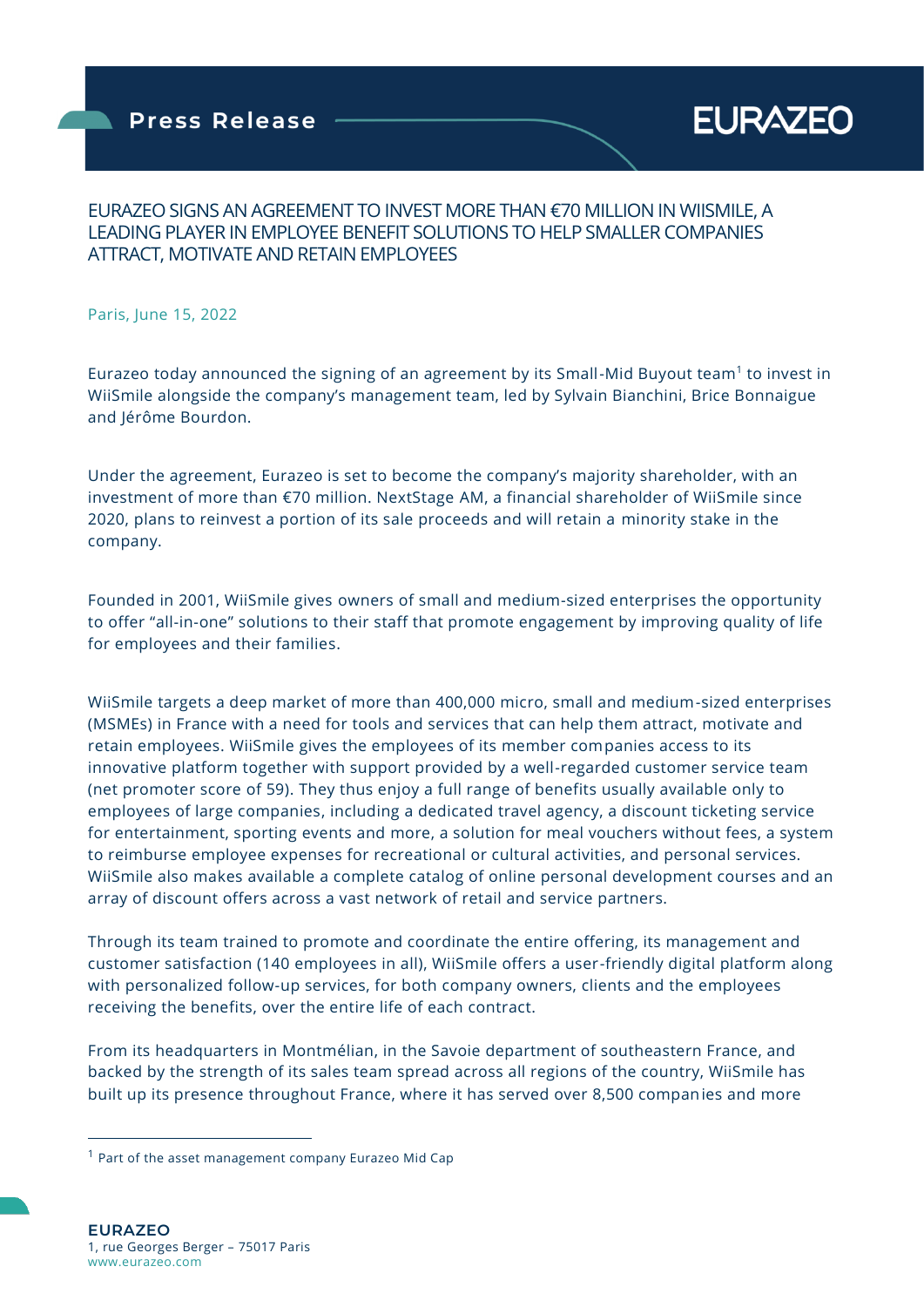than 100,000 employees since 2001. In 2021, the company generated annual recurring revenue of approximately €18 million and has delivered growth higher than 25% on average in recent years.

Through its investment, Eurazeo aims to support WiiSmile in accelerating customer acquisition among SMEs in particular and to work alongside the company to build its capacity for innovation, by helping with the development of new services, the creation of new partnerships, and acquisitions of specialist players. Eurazeo is convinced of WiiSmile's potential to position itself as an expert and trusted partner of choice in delivering employee benefit solutions for smaller companies.

### **Sylvain Bianchini, Chairman, CEO and Co-Founder of WiiSmile, commented as follows:**

"Eurazeo's investment in WiiSmile is an important new step to accelerate the growth and development of our business as we advance further along the path we have pursued with passion for more than 20 years: giving owners of MSMEs and their employees access to all the benefits and services considered the exclusive prerogative of larger companies. The team at Eurazeo, which shares our long-term vision of the incredible potential to expand our solutions as well as our commitment to service with a human touch that puts customer satisfaction first, along with an easily scalable technology platform, is the ideal partner for this new chapter in our story. We are also delighted that NextStage AM, which has backed us since 2020, will be remaining at our side over the coming years."

#### **Pierre Meignen, Managing Director, Eurazeo Small-Mid Buyout, added:**

"Since 2001, WiiSmile, its management team and all its employees have been building up unique expertise and know-how as a trusted partner for owners of smaller companies interested in deepening their approach in taking care of their employees. We are very pleased to be supporting them through the next phases of the company's development, by helping them step up access for SMEs to WiiSmile's solutions across all of France and by continuing to diversify and expand its offering while protecting what is central to its identity and success: close attention to the real expectations and needs of SME owners and their employees, in order to offer them the best possible service. WiiSmile's dedication of resources to provide personalized service with a human touch for its executive clients and their employees has made it a leader in a longneglected market. WiiSmile's solutions allow SME owners, whatever the size or industry sector of their company, to have a lasting impact on quality of life for their employees. We believe very strongly in the prospects for this business led by Sylvain Bianchini, Brice Bonnaigue and Jérôme Bourdon."

#### **Julien Potier, Partner, NextStage AM, said:**

"We take great pride in having supported the team at WiiSmile for nearly two years. The company has been able to build up its client base among micro, small and medium-sized enterprises in France while expanding its range of solutions, in particular thanks to three acquisitions. We are thrilled to be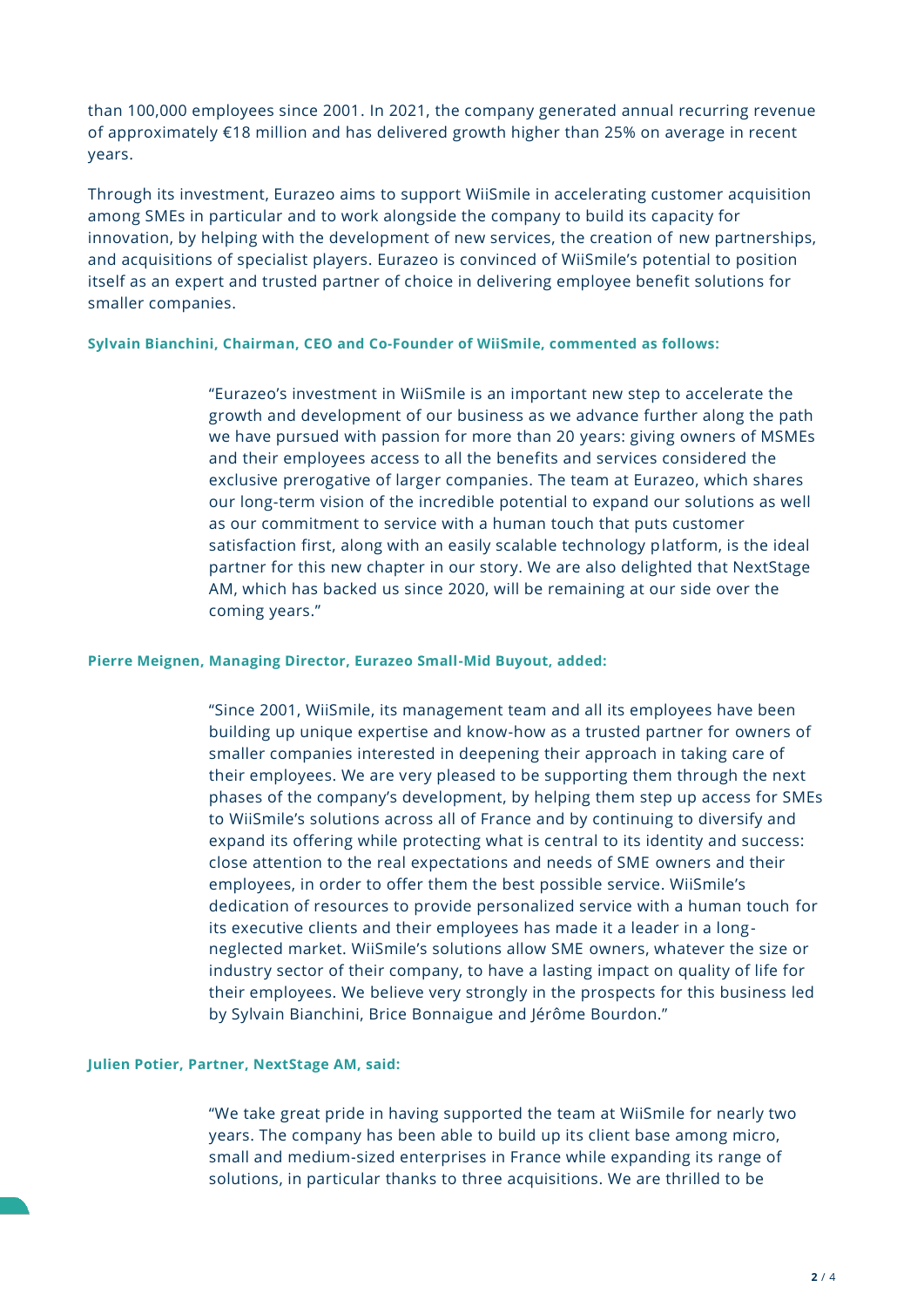continuing this adventure alongside Eurazeo as we share the same perspective on WiiSmile's potential and goals in the coming years."

### **ABOUT WIISMILE**

Founded in 2001, WiiSmile is the first French company to work alongside SME executives to promote employee engagement by improving their quality of life and that of their families. A forerunner in its field and the winner of more than 10 innovation awards, it is the first brand offering "all in one" solutions featuring the best of what is available in terms of benefits for employees: gift vouchers, holidays, personal services, and a wide range of recreational, cultural and personal development offerings . For its MSME executive clients, these benefits are an effective and innovative way to demonstrate their commitment to their employees, to improve employee motivation and retention, and to boost their employer brand.

As a trusted partner of executives of smaller companies for more than 20 years, WiiSmile provides easy-touse, ready-to-go solutions centered on users, including both the executives and their employees. The brand sets itself apart by offering comprehensive, attentive and personalized service to users as well as an "all in one" digital platform.

Since its founding, 8,500 MSME executives have placed their trust in WiiSmile to take care of their employees. Headquartered in Montmélian, in the Savoie department of southeastern France, WiiSmile employs a staff of 140 professionals and generated annual recurring revenue of approximately €18 million in 2021.

#### [https://www.wiismile.com](https://www.wiismile.com/)

#### PRESS CONTACT:

- Virginie Raison, Oxygen / +33 (0)6 65 27 33 52 / [virginie@oxygen-rp.com](mailto:virginie@oxygen-rp.com)
- Freddy Debize, Communications, WiiSmile / +33 (0)6 69 92 36 82 / f.debize@wiismile.fr

### **ABOUT EURAZEO**

- Eurazeo is a leading global investment company, with a diversified portfolio of €32 billion in assets under management, including nearly €23.2 billion from third parties, invested in 530 companies. With its considerable private equity, venture capital, private debt as well as real estate and infrastructure asset expertise, Eurazeo accompanies companies of all sizes, supporting their development through the commitment of its nearly 360 professionals and by offering deep sector expertise, a gateway to global markets, and a responsible and stable foothold for transformational growth. Its solid institutional and family shareholder base, robust financial structure free of structural debt, and flexible investment horizon enable Eurazeo to support its companies over the long term.
- Eurazeo has offices in Paris, New York, London, Frankfurt, Berlin, Milan, Madrid, Luxembourg, Shanghai, Seoul, Singapore and Sao Paulo.
- Eurazeo is listed on Euronext Paris.
- ISIN: FR0000121121 Bloomberg: RF FP Reuters: EURA.PA